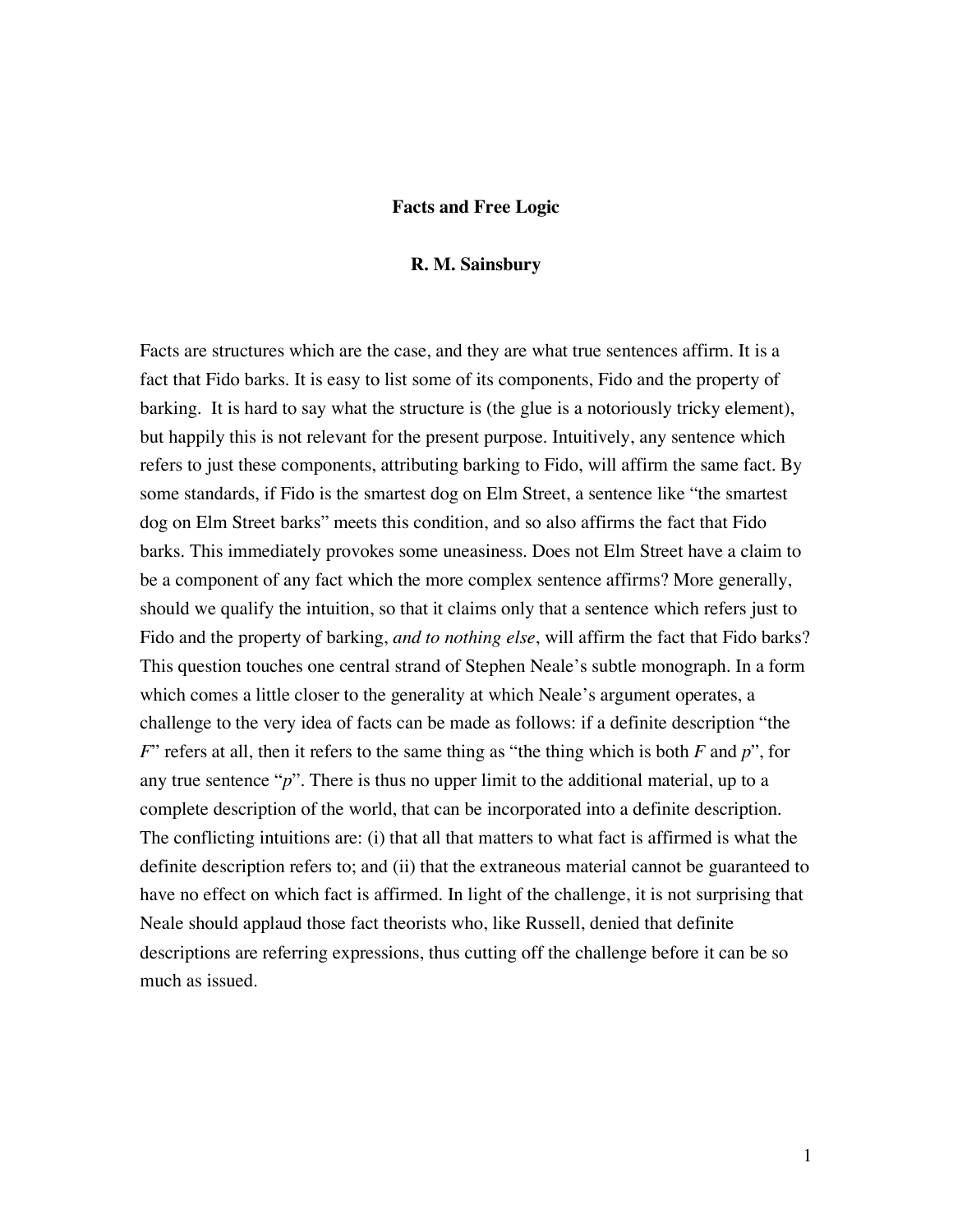As his title indicates, Neale's primary focus is on facts but, as he makes plain, his considerations have a range of other bearings, for example on the nature of reference. A simple thought is that all referring expressions have essentially the same inferential properties, perhaps those captured, for singular referring expressions, by his principle PSST. A slingshot argument might be used to show, on the basis of this assumption, that definite descriptions are not referring expressions. This is one aspect of his work I wish to explore (see §3). The other aspect is how free logic bears on the issue. Here Neale's distinction between proofs dependent on a general principle of logical equivalence (PSLE) and proofs not so dependent has additional use. The free logician will deny that the supposed logical equivalences which have historically been offered are really equivalences. On the other hand, I agree with Neale that a free logician (of the kind I favour) can reconstruct the Gödelian proofs so that they are valid in his system. A free logician, as much as a classical one, will applaud the restrictions on theories of facts which Neale advocates, and I will shortly spell that out (see §2). There is also a more informal point to be made. The motivation behind free logic, or more precisely behind negative free logic, is at odds with usual views about facts. I begin by explaining why this is so.

1

According to negative free logic (NFL), some intelligible referring expressions have no referent. Any simple sentence (that is, one consisting of an *n*-ary predicate together with n referring expressions)<sup>1</sup> containing a referring expression with no referent is false. This follows from the composition axiom: a simple sentence  $R(t_1, \ldots, t_n)$  is true iff each  $t_i$  has a referent,  $a_i$ , and  $, ...  $a_n$  satisfies  $R$ ; otherwise it is false. Negation toggles truth and$ falsehood, just as in classical logic, so there are truths containing non-referring referring expressions. Quantification is restricted: existential generalization holds if the inputs are simple sentences, but for arbitrary sentences we need an additional premise affirming, for any referring expression *t*, the truth of "*t* exists". The same additional premise is required

 $\overline{a}$ 

 $<sup>1</sup>$  Simple sentences with complex referring expressions are not atomic, though all atomic</sup> sentences are simple.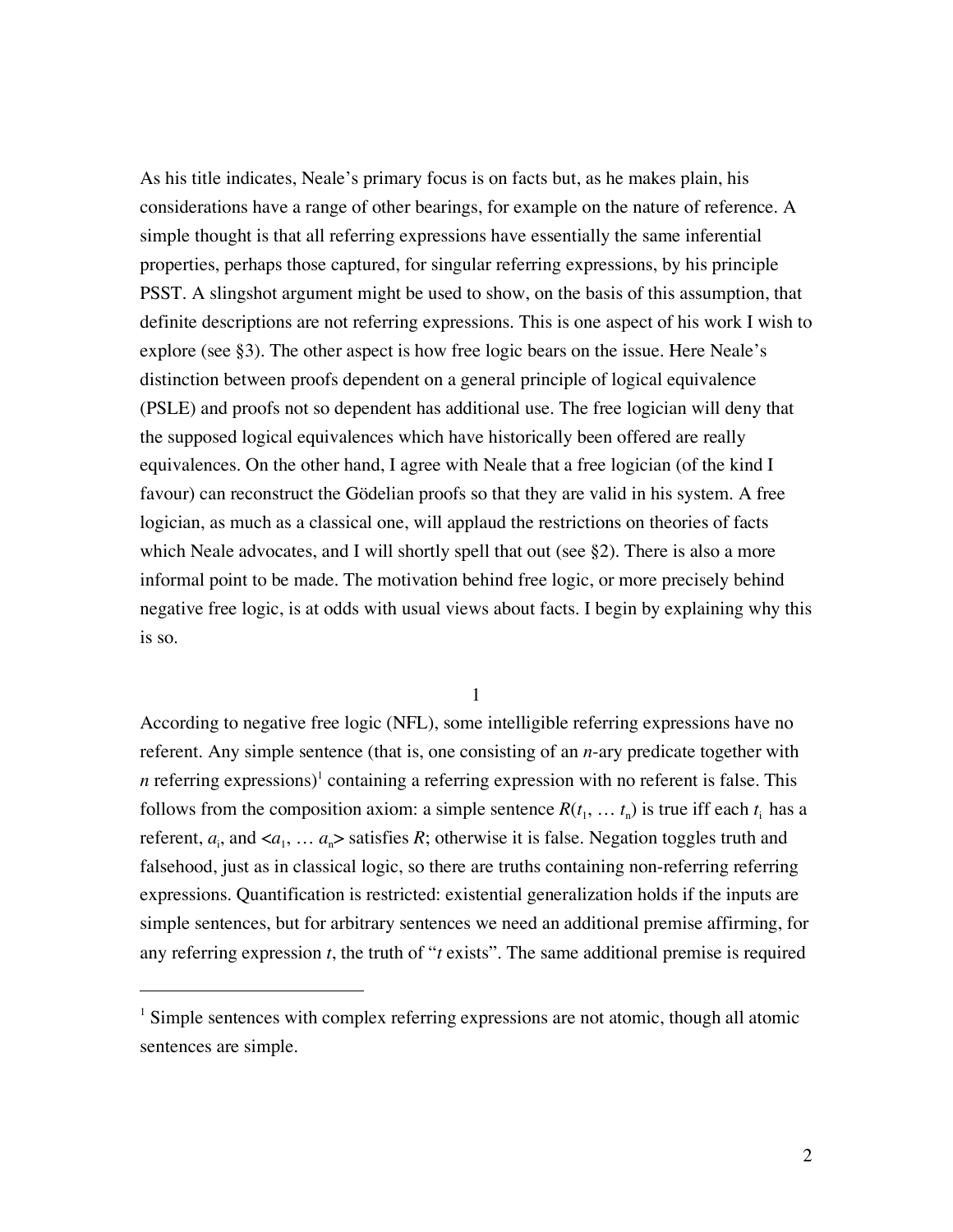if *t* is to be introduced into a conclusion of universal instantiation. A definite description <sup>ι</sup>*xFx* refers to something iff that thing uniquely satisfies *F*. The law of identity is that every object is self-identical, ∀*x x=x*. Not every instance of "*x=x*" is true. "The King of France is the King of France" is false so its negation is true, but that is no counterexample to the claim that every object is self-identical (the King of France is not an object).

Negative facts have always been problematic for theorists of facts. Should one say that "Socrates is not alive" affirms the negative fact that Socrates is not alive, which would presumably contain negation as a component? Or should one say that the sentence affirms just a positive fact, say the fact that Socrates is dead, or at least affirms that there is such a positive fact? However this is best resolved, it is classically not doubted that we can count on Socrates as a component. In negative free logic, by contrast, there are negative sentences which are true because they contain a non-referring referring expression, for example "Pegasus is not a horse" (how could he be? — he doesn't even exist)<sup>2</sup>. The assumption that such a statement affirms a fact is hard to reconcile with the absence of any object which could serve as a component corresponding to "Pegasus". However happy we are to allow negation and the property of being a horse as components, we simply lack the resources to construct a suitable fact.

This feature of NFL links with another: it is a logic for which standard kinds of model theory are inappropriate, at least as revealing the character of an appropriate semantics for the language. Certainly, some model theoretic approaches to free logic interpret nonreferring referring expressions by associating them with a special entity, one lying outside the domain used for interpreting non-empty referring expressions and quantifiers. It would even be possible to associate semantically different non-referring referring expressions with distinct such entities. But it would be a mistake to suppose that this would be an appropriate description of how such expressions are actually used. No such special objects guide or are supposed to guide speakers in their use of such expressions. By the same token, NFL sees no value in the notion of a Russellian proposition, a

 $\overline{a}$ 

 $2^2$  The sentence is false in the myth, but we are concerned only with factual truth.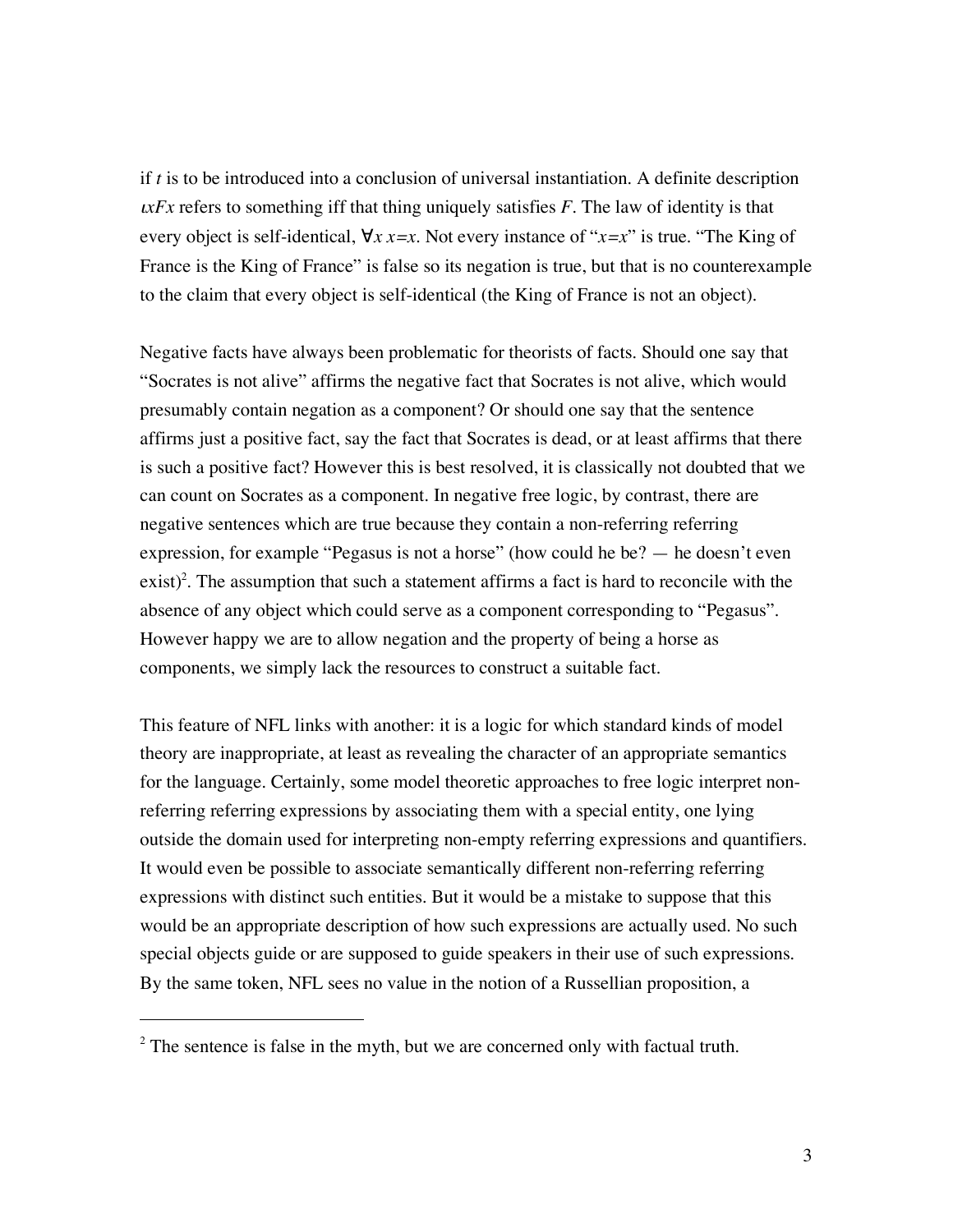sequence of objects and properties, as a semantic representation. There are two reasons. The first is that NFL welcomes complex referring expressions, and it is plain that full justice to their semantics cannot be done simply in terms of their referent (supposing there is one); attention must also be paid to the complex means whereby the expression has this referent. The second reason is that in the case of non-referring referring expressions, there is no object to play the appropriate role in a supposed Russellian proposition. Enthusiasm for facts and enthusiasm for Russellian propositions are connected. One of Russell's early discussions (1912) introduces them in tandem. His account of belief factors out its various objects, those which later commentators regard as the constituents of Russellian propositions. The account of truth makes the truth of a belief consist in the existence of a complex, a fact, whose constituents are the objects of the belief, suitably "united". NFL is at odds with both ways of thinking. In place of model theory or Russellian propositions, truth theory is the natural semantics for NFL, and truths do all the work one might have looked to facts to do.

## 2

One would expect this antipathy to facts and to Russellian propositions to be reflected in inferential principles. In particular, one would expect that NFL would put no fewer restrictions on fact theories than those placed by a powerful slingshot.

The proof on Neale's p. 173 requires that  $\varphi$  and  $(\alpha = \iota x(x = \alpha \& \varphi) \vee (x = b \& \neg \varphi)$ ) be logically equivalent, but according to NFL they are not. Suppose  $\varphi$  is true and  $\alpha$  lacks a referent. Then the identity is false and equivalence fails. The proof could be revised so as to deal with arbitrary simple sentences *Fa* and *Gb* in place of  $\varphi$  and  $\psi$ . This blocks the counterexample to equivalence just given, since the truth of *Fa* requires that *a* have a referent; and there are no other counterexamples. The upshot is a slight weakening of the force of this slingshot, though it would remain strong enough to provide a detailed reason to encourage a fact theorist's natural reluctance to think that a connective like "the fact that *Fa* is the fact that …" permits substitution of logical equivalents salva veritate.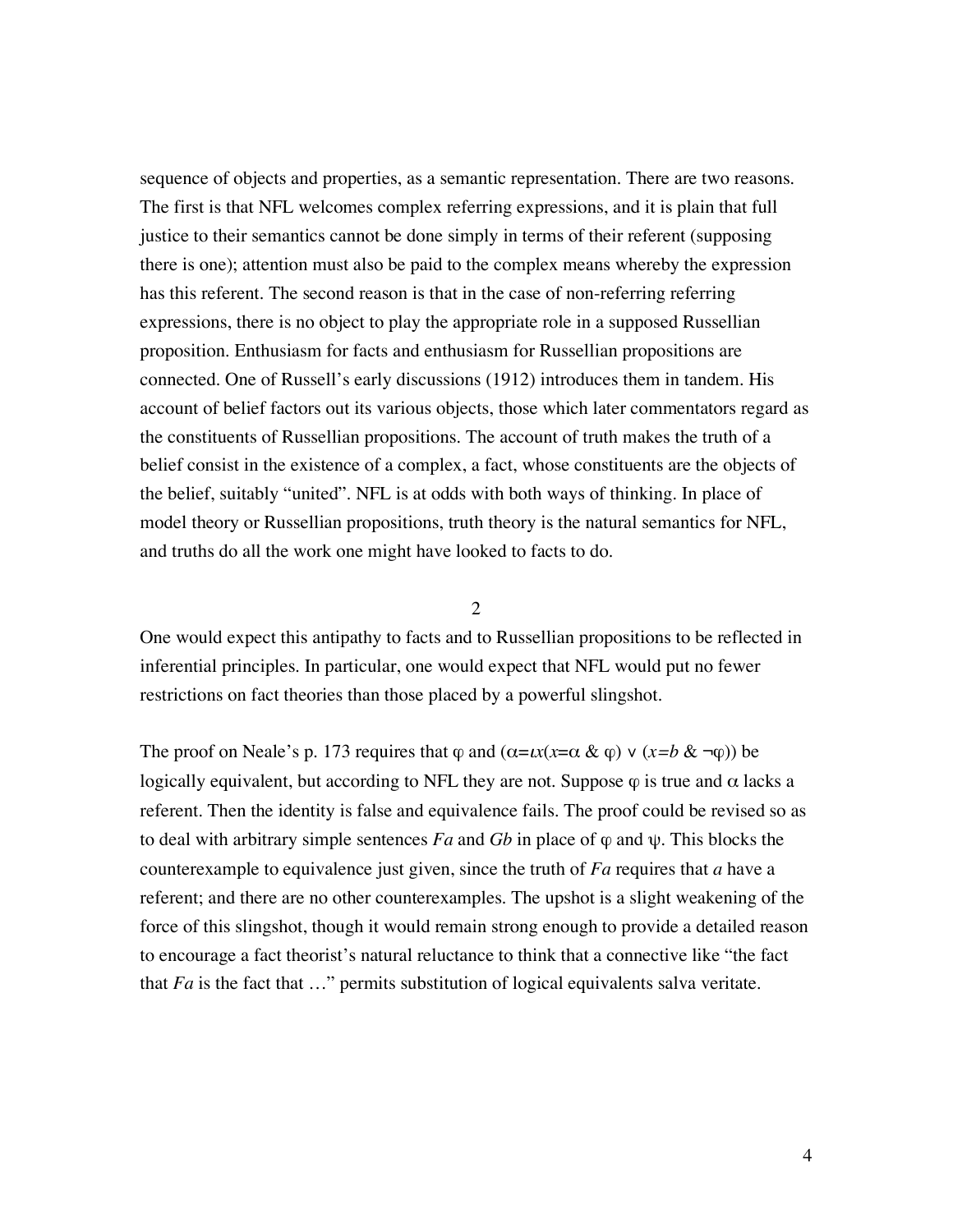Neale implies, I think rightly, that one could reconstruct Gödel's slingshot within NFL. It cannot be used as it stands, since within NFL,  $\iota$ -INTR is not valid:

$$
\frac{T[\Sigma(x/\alpha)]}{T[\alpha=x(x=\alpha \& \Sigma x)]}
$$

 $\overline{a}$ 

Here is a counterexample. Put "is not a horse" for "Σ" and "Pegasus" for " $\alpha$ ". "T" is null. The premise then formalizes "Pegasus is not a horse" which is true according to NFL, whereas the conclusion formalizes "Pegasus is identical to the thing which is identical to Pegasus and which is not a horse", and this, according to NFL, is false. It is a simple sentence composed of the binary identity predicate and two referring expressions, neither of which refers.

I have assumed that in replacing "Σ" by "is not a horse" the target English sentence is one in which the negation sign has wide scope relative to "Pegasus". If it has narrow scope, then the sentence attempts to predicate not being horse of Pegasus and there is no counterexample since, thus understood, the premise is false (according to NFL). If the sign for negation is introduced as a replacement for "T", then it retains its wide scope in the conclusion, and so the conclusion is true (according to NFL). One might simply stipulate that negation has wide scope in the target sentence.<sup>3</sup> It is up to Neale to say whether "is not a horse", with wide scope negation, makes for a legitimate replacement for "Σ". One can infer that he has no objection, since he allows "≠b" as such a replacement (with, of course, negation having what the NFL theorist will see as wide scope) in applying  $\iota$ -CONV in the crucial derivation (pp. 183-4).

So  $\iota$ -INTR, and hence  $\iota$ -CONV, are not NFL-valid. Does this mean that the slingshot is irrelevant for NFL? Surely not. As far as I know, a difficulty arises only when  $\iota$ -CONV is applied to a sentence with a non-referring referring expression. By adding an existence

<sup>&</sup>lt;sup>3</sup> The formal language of NFL has the resources to attribute semantically significant scope properties to negation relative to names. Occasions on which natural language requires this are, however, rare. In particular, it is not easy to hear "Pegasus doesn't exist" with narrow scope negation (and so as false).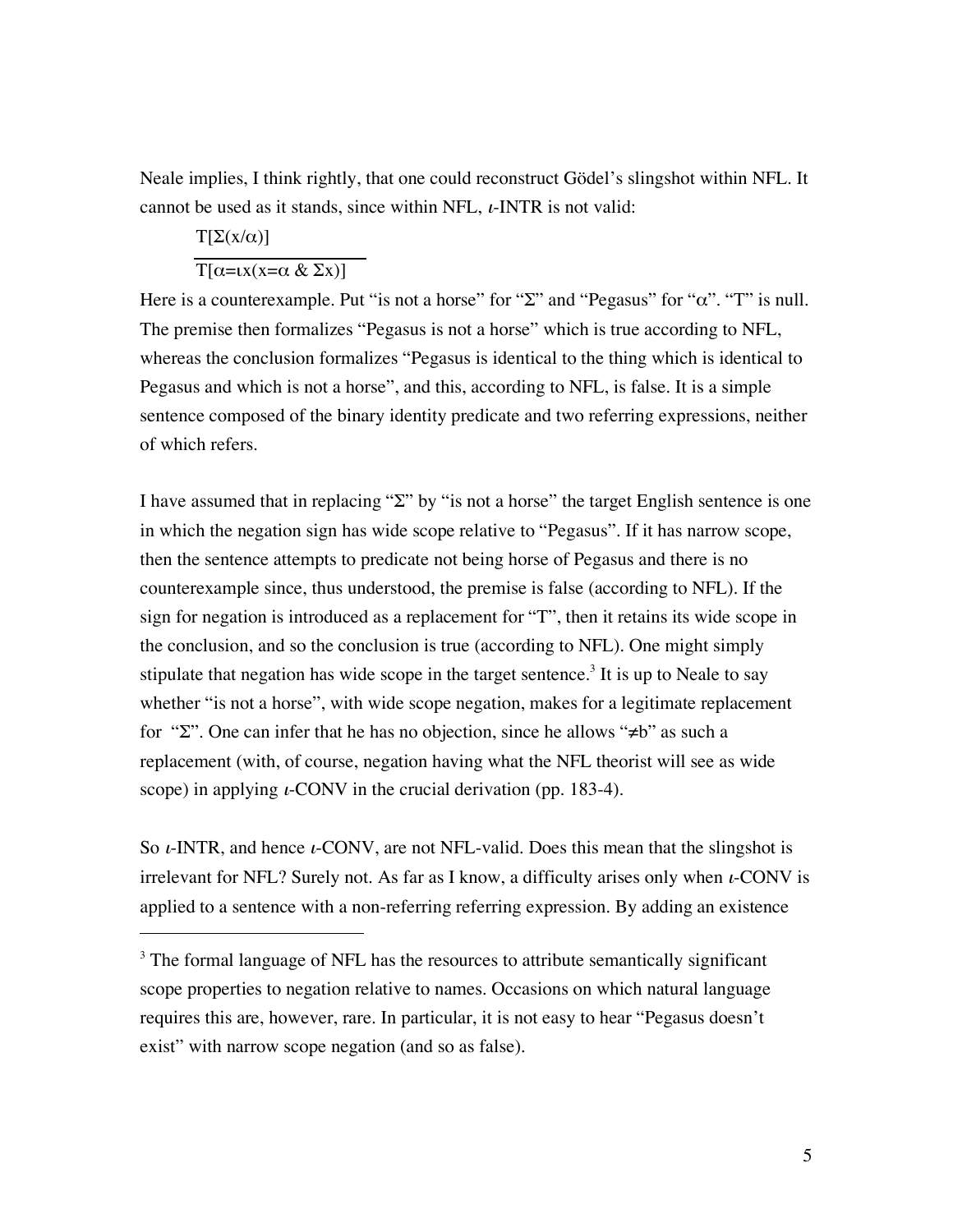assumption to the premises, the rule can be rendered immune to this obstacle to its NFLvalidity:

$$
T[\Sigma(x/\alpha)],\exists x\,x=\alpha
$$

 $\overline{a}$ 

 $\overline{T[\alpha=ux(x=\alpha \& \Sigma x)]}.$ 

(The rule of  $\iota$ -ELIM requires no change to meet NFL scruples.) This modification of  $\iota$ -INTRO does not incapacitate the rule for use in the central proof (p. 183-4), for we already have a simple sentence containing the relevant name as a premise, and this guarantees that, if the premises are true, the name has a referent, and the conditions for the application of the NFL-version of  $\iota$ -CONV are met.

It is one thing to protect *i*-CONV from an obstacle to its validity and another to affirm that the result is valid. Neale displays no doubts, but with no restrictions on what can replace T, some doubts are in order, independently of free logic.<sup>4</sup> On the face of it, John might have said that Fido barks, without having said that Fido is identical to the thing which is Fido and barks. If "John said" is a sentence connective which can replace T in  $\iota$ -CONV, then the principle is not generally valid, and the same would apply to its NFL version.

Even so, adopting NFL has only a rather minor impact on the force of slingshots. But the tables may be turned: may not slingshots prove too much, and thereby undermine views which a free logician would wish to adopt? In particular, do not slingshots, in conjunction with irresistible further assumptions, show that we cannot treat definite descriptions as referring expressions?

3

This relates to the question whether it makes sense to deny that coreferring expressions are everywhere substitutable salva veritate. Since plural referring expressions will not be

<sup>&</sup>lt;sup>4</sup> As the example in the text shows, "T" must be restricted to exclude operators which are hyperintensional, and further restrictions may be in order. This is no doubt implicit in Neale's text.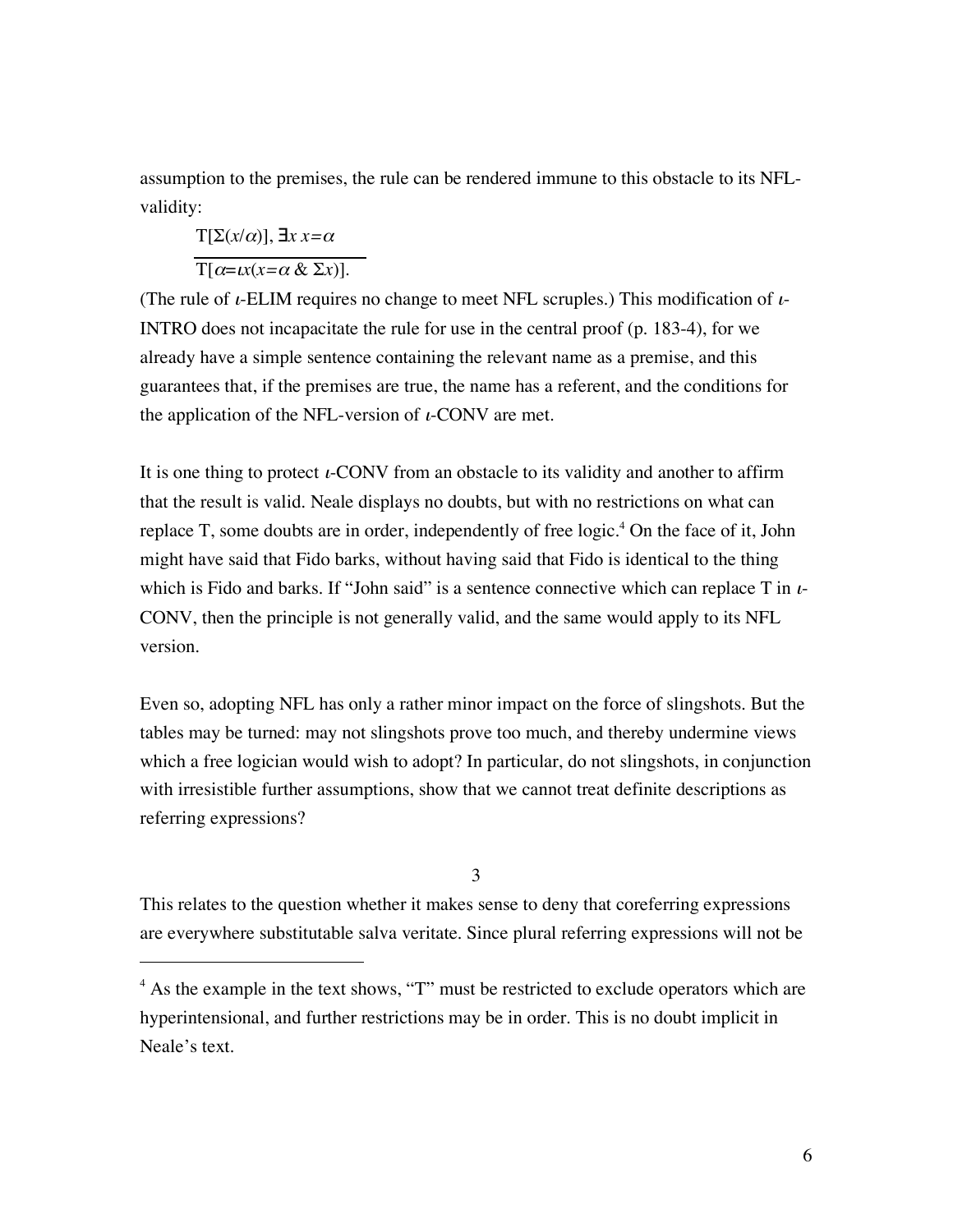at issue, we can narrow the question: does it make sense to suppose that PSST sometimes fails? If it never does, then treating (singular) definite descriptions as singular terms, as in NFL, would seem to help fuel the argument (as e.g. mentioned on p. 187) whose conclusion is that there are no non-truth functional sentence connectives, a conclusion I regard as a reductio of something that leads to it. Neale apparently thinks PSST must hold without exception, for he considers that a "treatment of definite descriptions according to which they are singular terms" is "hence subject to PSST" (p. 187). By contrast, I will suggest that slingshot arguments add to the considerations which favour the view that PSST should be restricted.

Despite the efforts of theorists of direct reference, the majority (I would guess) still think that proper names (those uncontroversial examples of singular terms) cannot be substituted salva veritate within contexts of propositional attitudes. "The ancient astronomers believed that Hesperus is Hesperus" may be true, even though "The ancient astronomers believed that Hesperus is Phosphorus" is false. "Frege said that it is one thing to know that Hesperus is Hesperus and another to know that Hesperus is Phosphorus" is true (setting aside textual nuances) whereas "Frege said that it is one thing to know that Hesperus is Hesperus and another to know that Hesperus is Hesperus" is false. More controversially, some think that even in more ordinary contexts such substitution may not be truth preserving: allegedly, relative to some event in the story, "Clark Kent entered the phone box and Superman came out" is true though "Clark Kent entered the phone box and Clark Kent came out" is false (cf Saul 1997). Our question is whether we should restrict PSST in modal contexts as a response to a slingshot argument whose conclusion is that there are no genuinely modal (and so non-truth functional) sentence connectives.

Such a slingshot, using Neale's devices, and in particular the presentation on p. 183–4, might run on the following lines. Starting from *Fa* we conclude that *Gb*, for some arbitrary contingent truth concerning a distinct object, *Gb*. Regarding this conclusion as paradoxical, we look for something to reject in principles of inference the argument exploits.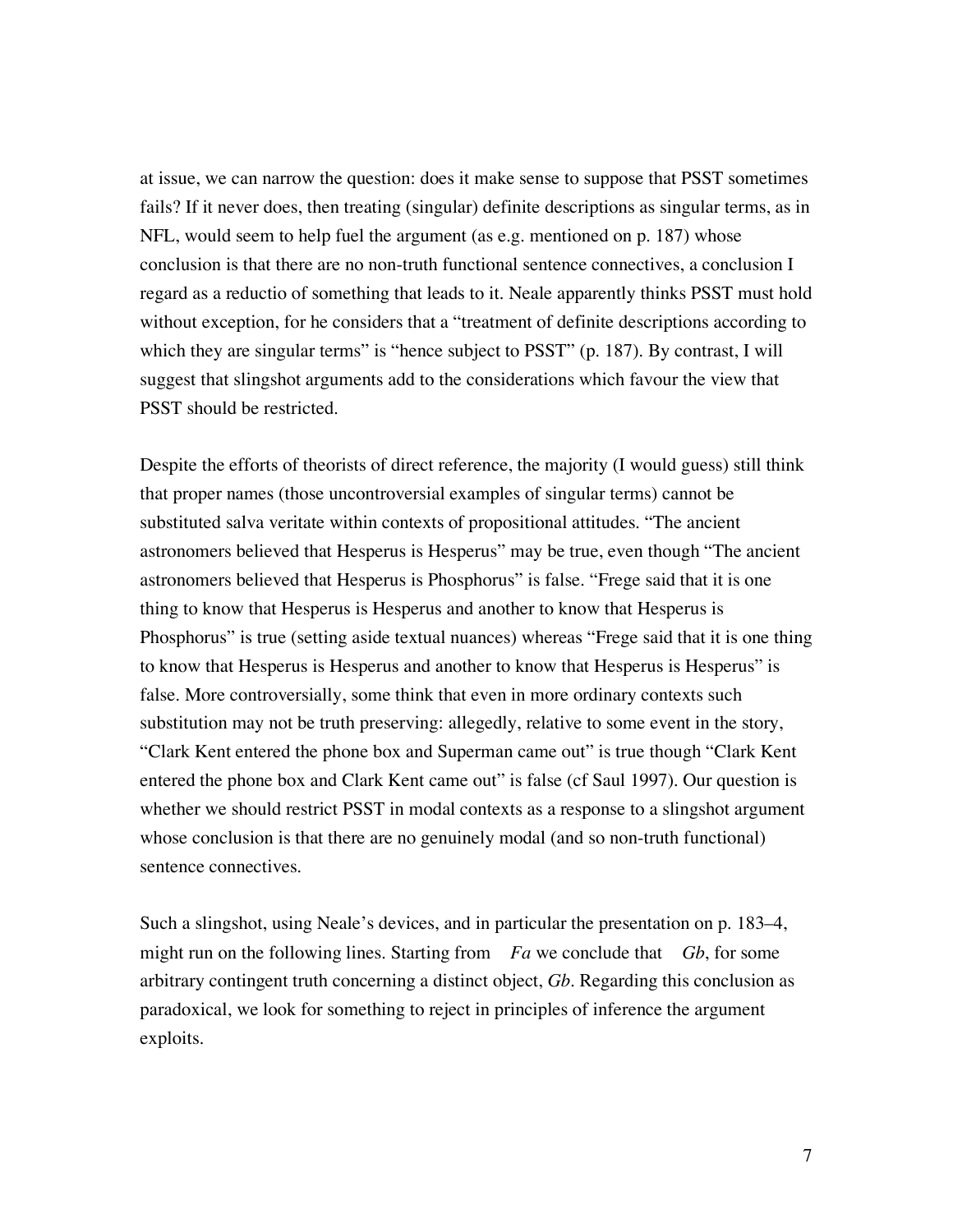| 1            | $\lceil 1 \rceil$ | Fa                                             | Premise              |
|--------------|-------------------|------------------------------------------------|----------------------|
| 2            | $[2]$             | Gb                                             | Premise              |
| 3            | $\lceil 3 \rceil$ | $a\not=b$                                      | Premise              |
| 1            | [4]               | Fa                                             | 1. - ELIM            |
| 1            | $\lceil 5 \rceil$ | $\exists x \, x = a$                           | 4, E-INTRO           |
| $\mathbf{1}$ | [6]               | $(a=x(x=a & Fx))$                              | $1,5$ $\iota$ -CONV  |
| $\mathbf{1}$ | $[7]$             | $a=x(x=a & Fx)$                                | $4.5 \t L-CONV$      |
| 3            | $\lceil 8 \rceil$ | $a=x(x=a & x\neq b)$                           | $3,5$ $\iota$ -CONV  |
| 1,3          | [9]               | $\iota x(x=a \& Fx) = \iota x(x=a \& x\neq b)$ | $7,8 = TRAN$         |
| 1,3          | $[10]$            | $(a=x(x=a & x\neq b))$                         | 6,9 PSST             |
| 2            | [11]              | $\exists x \, x = b$                           | $2, \exists$ -INTRO  |
| 1,3          | [12]              | $(a\not\equiv b)$                              | 10, $\iota$ -CONV    |
| 1,2,3        | $[13]$            | $(b=x(x=b & a \neq x)$                         | 11,12, $\iota$ -CONV |
| 2            |                   | [14] $b = \mu x(x=b \& Gx)$                    | $2,11$ $\iota$ -CONV |
| 2,3          |                   | [15] $b = \alpha(x=b \& a \neq x)$             | $3,11$ $\iota$ -CONV |
| 2,3          | [16]              | $\mu(x=b \& Gx) = \mu(x=b \& a \neq x)$        | $14,15 = TRAN$       |
| 1,2,3        | $[17]$            | $(b = \iota x(x = b \& Gx))$                   | 13,16 PSST           |
| 1,2,3        | [18]              | (Gb)                                           | 17, $\iota$ -CONV    |

On any reasonable view of modality, the premises cannot genuinely entail the conclusion, since *Gb* could be a contingent sentence. -ELIM (which need not have been used, and is not used in Neale's more general version) and ∃-INTRO cannot be challenged, so the inference rules to be examined are ι-CONV and PSST.

An additional possible culprit, one which Neale does not mention, is the assumption that necessity is properly expressed by a sentence connective. A familiar alternative view is that necessity is properly expressed by an expression which forms a closed sentence from an open one, that is, a quantifier . On this view, "necessarily *p*" is misleading: "necessarily" is better written as "for all worlds, *w*", and "*p*" would be better rewritten to show the variable "*w*".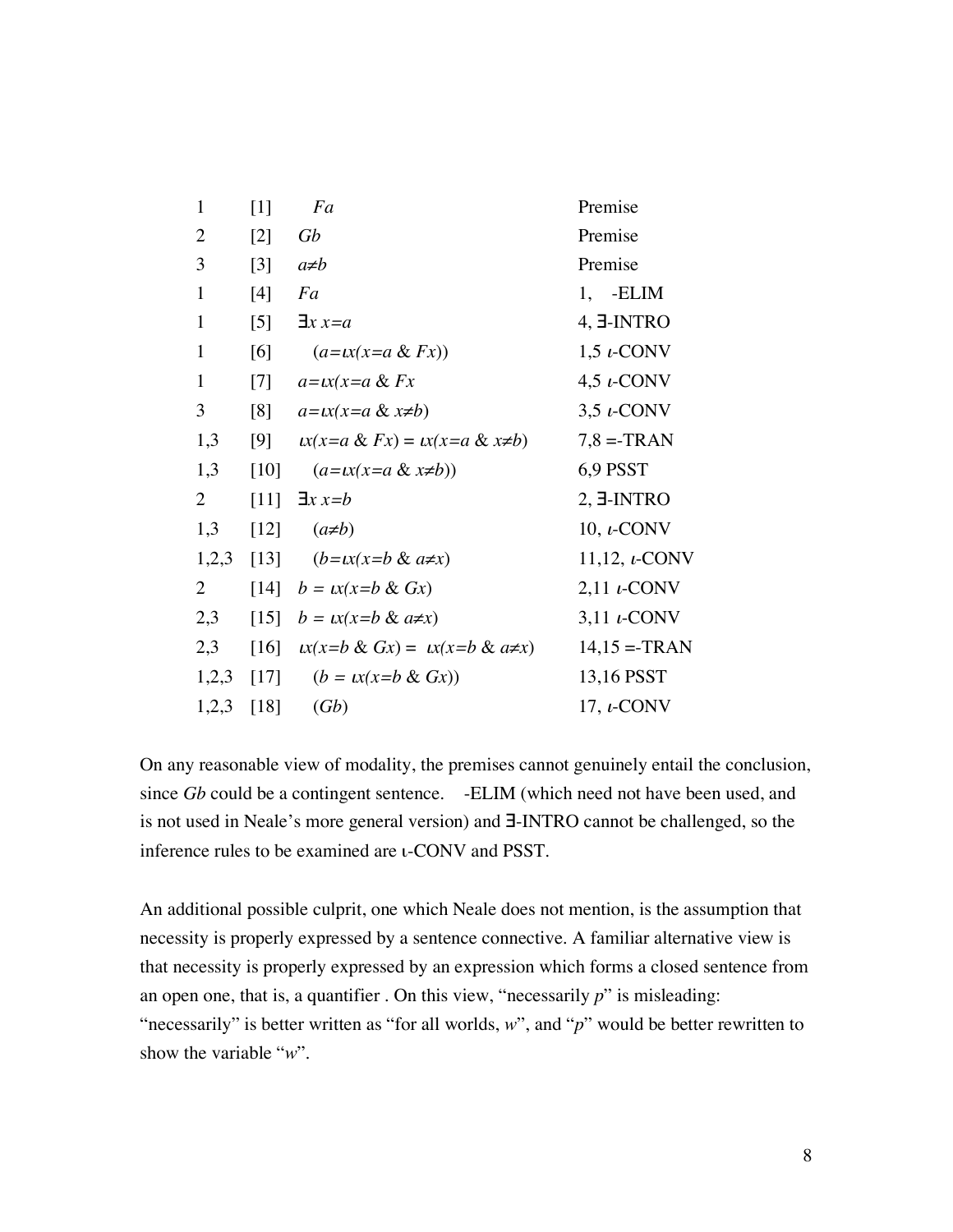While recognizing that this is the right form of response for some expressions (e.g. it gives a good explanation for why we should not think of "Nero fiddled while …" as a sentence connective, else we might infer "Nero fiddled while Bush invaded" from the premises "Nero fiddled while Rome burned", "Bush invaded" and "Nero≠Bush"), I will assume that it is not right for modality, so that attention focuses on the principles of inference.

A free logician who treats definite descriptions as referring expressions may, like anyone else, have doubts about  $\iota$ -CONV in its full generality (we have mentioned doubts for the case in which T is replaced by an expression like "John said that"), but there is little room for doubt about the specific applications in the proof above. The unembedded applications seem sure to be truth preserving. The bidirectional inference between *Fa* and  $a=(\mu x)=a \& Fx$ ) is guaranteed by the logic of identity together with the guiding principle that a definite description ι*xGx* has as referent, if anything, the unique satisfier of *Gx*. The truth of *Fa* ensures that *a* has a referent, and this cannot diverge from the referent of <sup>ι</sup>*x*  $x=a$ ; adding the conjunct *Fx*, given that *Fa*, cannot disturb the referent. The reasoning runs as well in the reverse direction. Everything I have just said could be prefixed by "necessarily" without loss of truth, so it seems likely that a free logician could not resist a limited version of  $\iota$ -CONV for which T is replaced by and only by . The upshot is that this theorist needs to have something to say about the validity in these contexts of PSST.

If the extension of *F* varies from world to world, so will the extension of  $\mu$ *Fx*. The definite description will be non-rigid. One ought not to expect a non-rigid designator to be substitutable salva veritate for a coreferring singular term in a modal context. Yet in effect this is what the proof does at line [17]. By hypothesis, *Gb* is contingent. So there are worlds at which not-*Gb*, worlds at which *G* has an extension other than its actual extension. For example, it may have the null extension. With respect to such a world,  $\alpha(x=b \& Gx)$  has no referent. By contrast, the description which this one replaces at line [17] is rigid, assuming that *a* and *b* are rigid and that identity and distinctness are rigid relations (at least they should relate any pairs they actually relate at every world at which